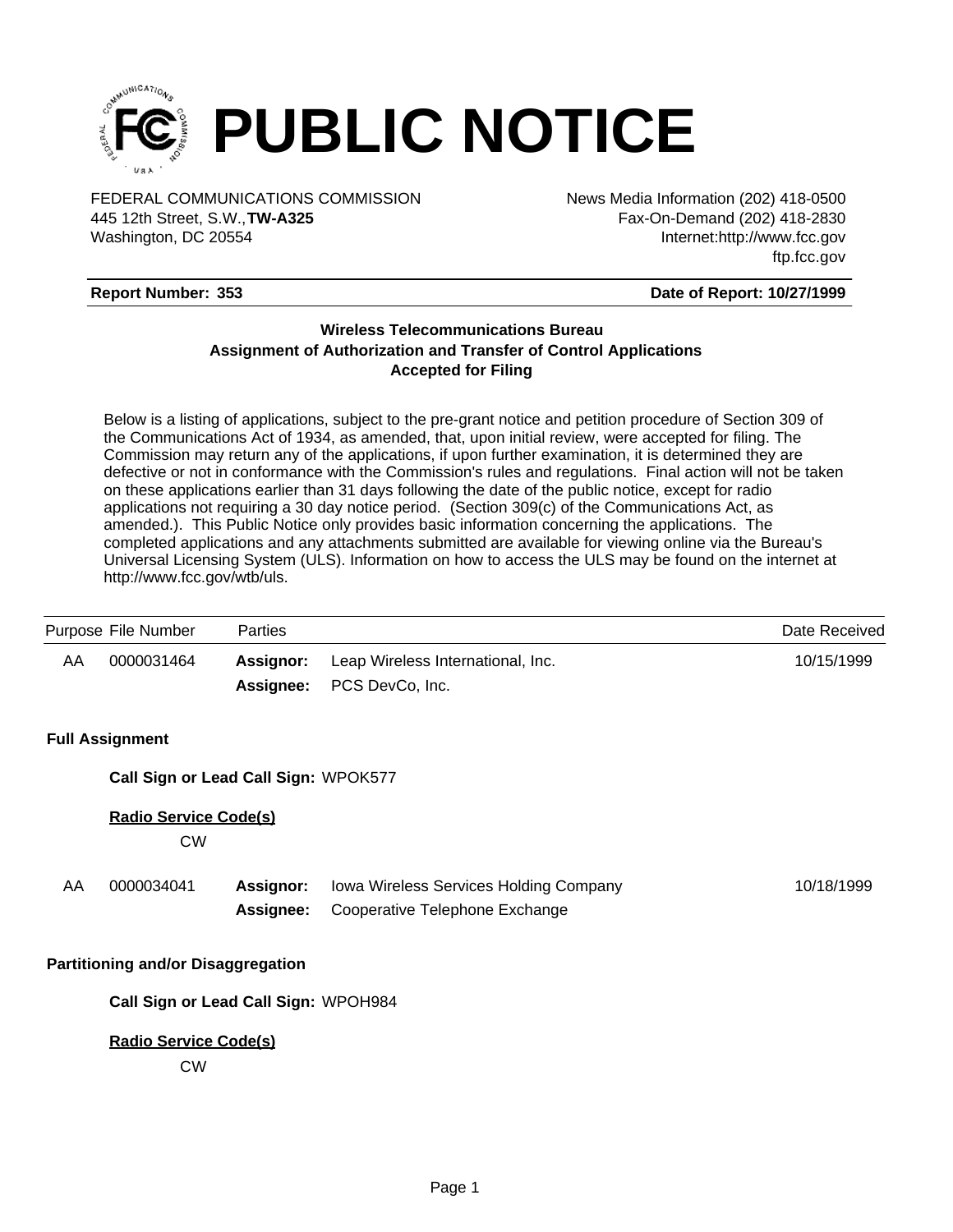|           | Purpose File Number                       | Parties                |                                                                      | Date Received |
|-----------|-------------------------------------------|------------------------|----------------------------------------------------------------------|---------------|
| <b>TC</b> | 0000035350                                | Licensee:              | Telcom Group, Inc.<br>Transferor: Betty A. Gleaton Irrevocable Trust | 10/21/1999    |
|           | <b>Transfer of Control</b>                |                        | Transferee: ALLTEL Corporation                                       |               |
|           |                                           |                        |                                                                      |               |
|           | Call Sign or Lead Call Sign: KRS711       |                        |                                                                      |               |
|           | <b>Radio Service Code(s)</b><br><b>CD</b> |                        |                                                                      |               |
| AA        | 0000035891                                | Assignor:<br>Assignee: | Andrew Kittel d/b/a RF Concepts<br>Silke Communications Inc.         | 10/20/1999    |
|           | <b>Full Assignment</b>                    |                        |                                                                      |               |
|           | Call Sign or Lead Call Sign: KKB670       |                        |                                                                      |               |
|           | <b>Radio Service Code(s)</b><br><b>CD</b> |                        |                                                                      |               |
| AA        | 0000037130                                | Assignor:<br>Assignee: | ComTech Communications, Inc.<br>Mobex Communications Inc.            | 10/20/1999    |
|           | <b>Full Assignment</b>                    |                        |                                                                      |               |
|           | Call Sign or Lead Call Sign: KNNX840      |                        |                                                                      |               |
|           | <b>Radio Service Code(s)</b><br>YD        |                        |                                                                      |               |
| AA        | 0000037134                                | Assignor:<br>Assignee: | FINA OIL AND CHEMICAL COMPANY<br>FIRST PERMIAN, L.L.C.               | 10/21/1999    |
|           | <b>Full Assignment</b>                    |                        |                                                                      |               |
|           | Call Sign or Lead Call Sign: WNEU509      |                        |                                                                      |               |

# **Radio Service Code(s)**

MG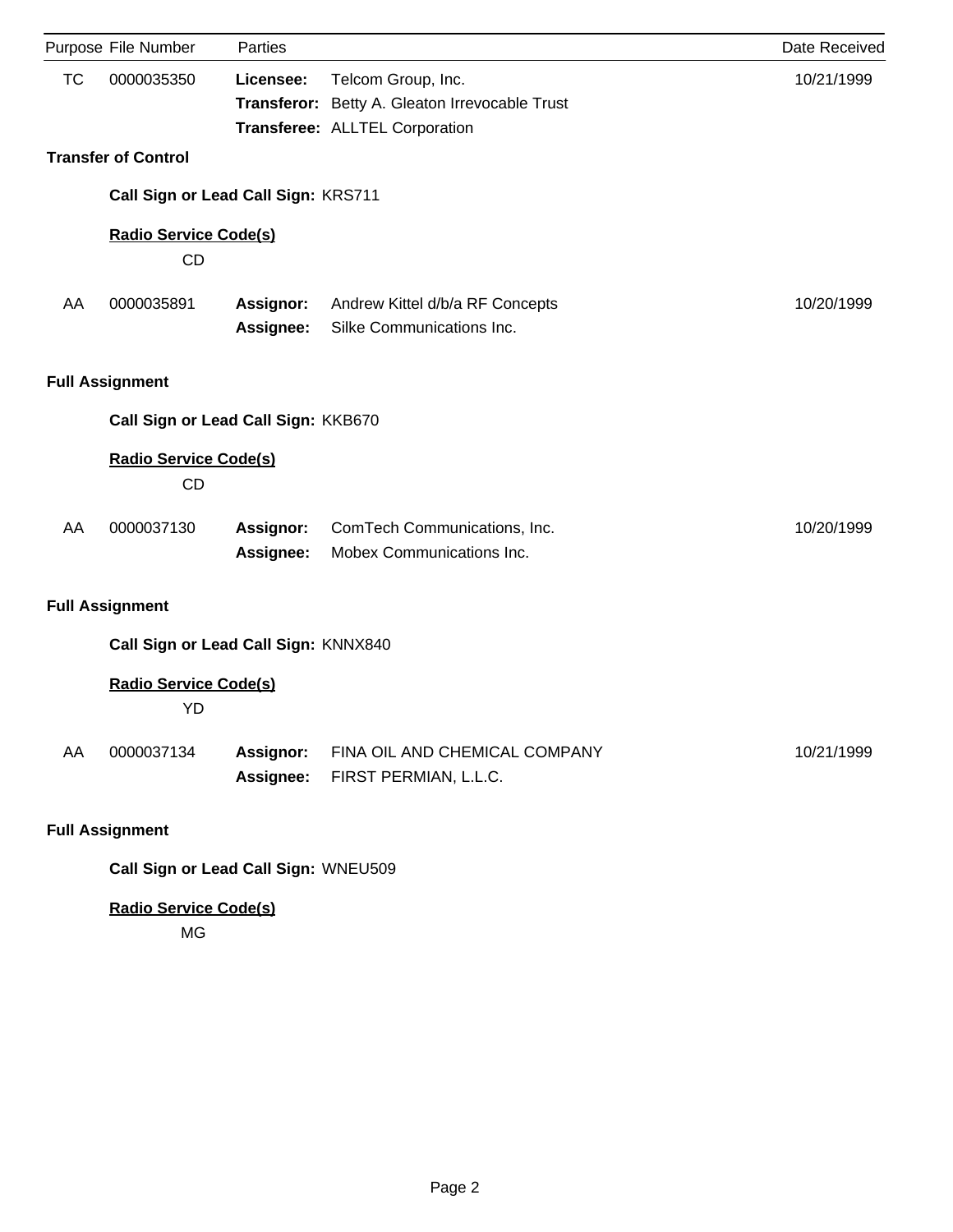|           | Purpose File Number                       | Parties                       |                                                                                                                                          | Date Received |
|-----------|-------------------------------------------|-------------------------------|------------------------------------------------------------------------------------------------------------------------------------------|---------------|
| AA        | 0000037692                                | <b>Assignor:</b><br>Assignee: | MID-STATES WIRELESS, INC.<br>NEXTEL LICENSE ACQUISITION CORP.                                                                            | 10/22/1999    |
|           | <b>Full Assignment</b>                    |                               |                                                                                                                                          |               |
|           | Call Sign or Lead Call Sign: WPLM232      |                               |                                                                                                                                          |               |
|           | <b>Radio Service Code(s)</b><br>YC        |                               |                                                                                                                                          |               |
| <b>TC</b> | 9713792                                   | Licensee:                     | Danville Cellular Telephone Company Limited Partnership<br>Transferor: GTE Corporation<br>Transferee: Bell Atlantic Corporation          | 10/05/1998    |
|           | <b>Transfer of Control</b>                |                               |                                                                                                                                          |               |
|           | Call Sign or Lead Call Sign: WLL415       |                               |                                                                                                                                          |               |
|           | <b>Radio Service Code(s)</b><br><b>CF</b> |                               |                                                                                                                                          |               |
| <b>TC</b> | 9713827                                   | Licensee:                     | GTE Wireless of Houston Incorporated<br>Transferor: GTE Corporation<br>Transferee: Bell Atlantic Corporation                             | 10/05/1998    |
|           | <b>Transfer of Control</b>                |                               |                                                                                                                                          |               |
|           | Call Sign or Lead Call Sign: WLL653       |                               |                                                                                                                                          |               |
|           | <b>Radio Service Code(s)</b><br><b>CF</b> |                               |                                                                                                                                          |               |
| ТC        | 9714030                                   | Licensee:                     | Illinois SMSA Limited Partnership<br>Transferor: Ameritech Mobile Communications, Inc.<br>Transferee: GTE Consumer Services Incorporated | 05/04/1999    |
|           | <b>Transfer of Control</b>                |                               |                                                                                                                                          |               |
|           | Call Sign or Lead Call Sign: WMJ427       |                               |                                                                                                                                          |               |
|           | <b>Radio Service Code(s)</b>              |                               |                                                                                                                                          |               |

CF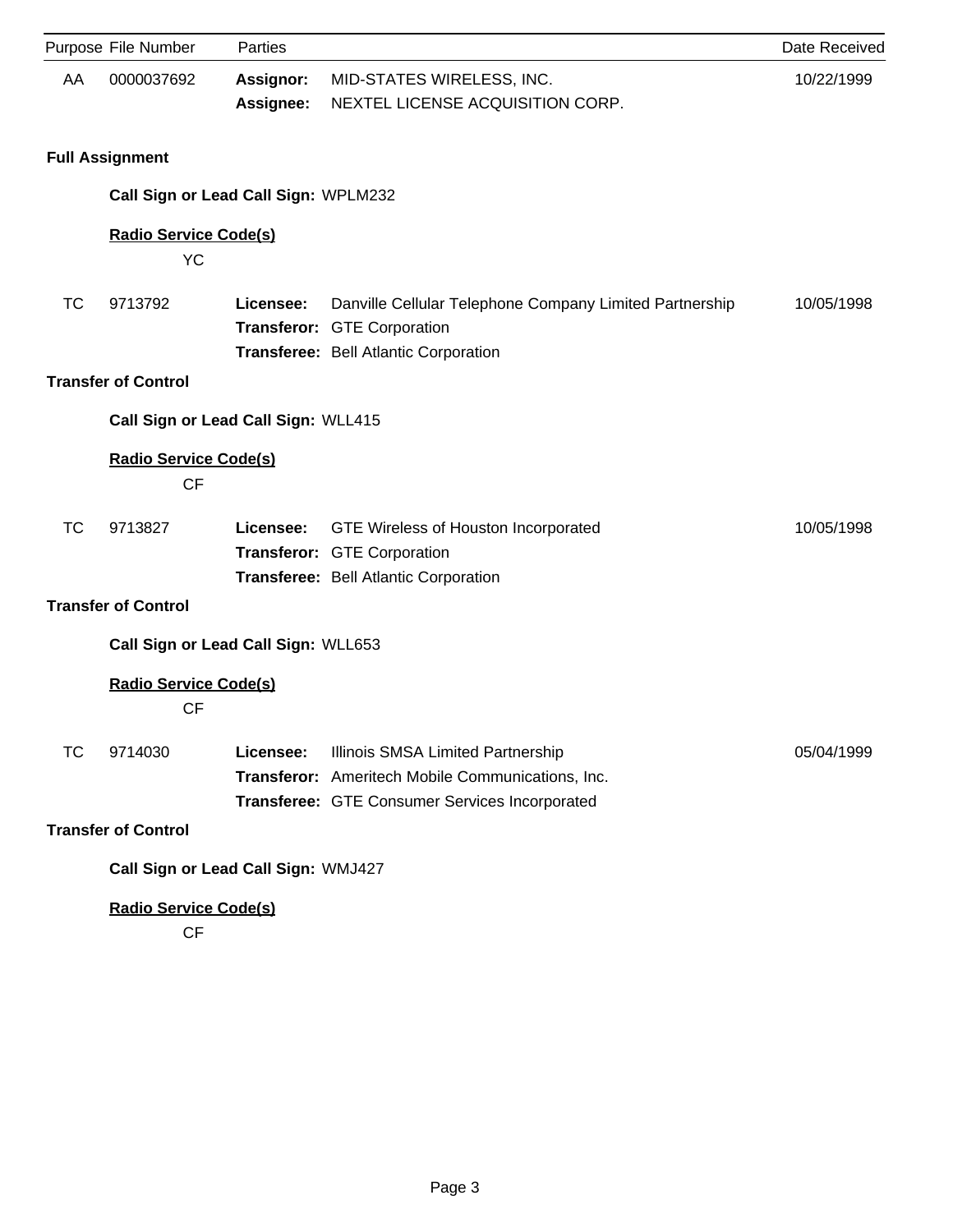|           | Purpose File Number                       | Parties   |                                                 | Date Received |
|-----------|-------------------------------------------|-----------|-------------------------------------------------|---------------|
| ТC        | 9714031                                   | Licensee: | CyberTel RSA Cellular Limited Partnership       | 05/04/1999    |
|           |                                           |           | Transferor: CyberTel Financial Corporation      |               |
|           |                                           |           | Transferee: GTE Consumer Services Incorporated  |               |
|           | <b>Transfer of Control</b>                |           |                                                 |               |
|           | Call Sign or Lead Call Sign: WLV502       |           |                                                 |               |
|           | <b>Radio Service Code(s)</b><br><b>CF</b> |           |                                                 |               |
| <b>TC</b> | 9714032                                   | Licensee: | CyberTel Cellular Telephone Company             | 05/04/1999    |
|           |                                           |           | Transferor: CyberTel Financial Corporation      |               |
|           |                                           |           | Transferee: GTE Consumer Services Incorporated  |               |
|           | <b>Transfer of Control</b>                |           |                                                 |               |
|           | Call Sign or Lead Call Sign: WHB478       |           |                                                 |               |
|           | <b>Radio Service Code(s)</b><br><b>CF</b> |           |                                                 |               |
| AA        | 0000036652                                | Assignor: | Pacific Telecom Cellular of Alaska RSA #1, Inc. | 10/22/1999    |
|           |                                           | Assignee: | Dobson Cellular Systems, Inc.                   |               |
|           | <b>Full Assignment</b>                    |           |                                                 |               |
|           | Call Sign or Lead Call Sign: KNKN407      |           |                                                 |               |

# **Radio Service Code(s)**

CF

CL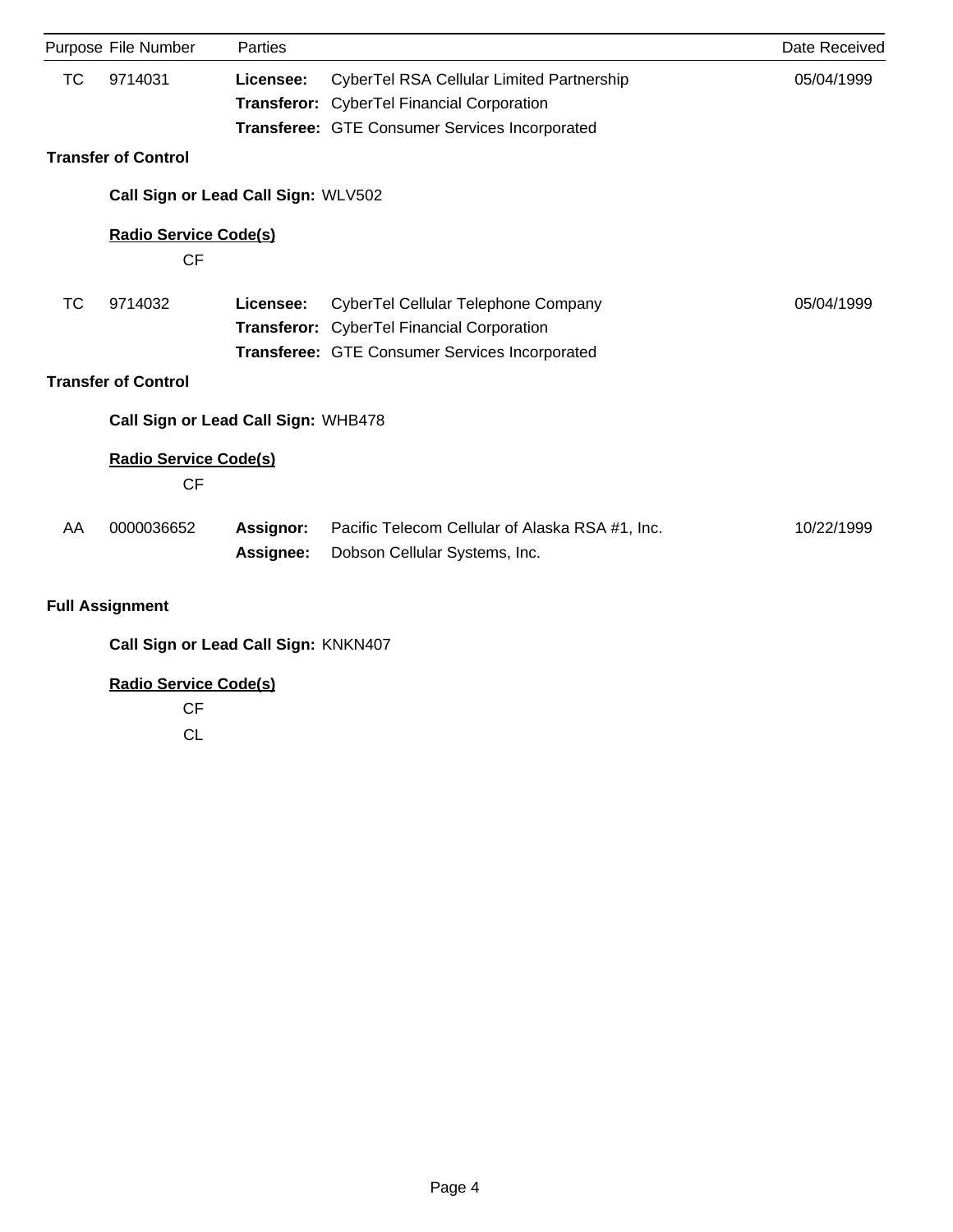### Correction:

File Nos. 750336 thru 750354 - The Boeing Company appeared on Accepted for Filing Public Notice Report No. 2051 on July 27, 1999. The applications were consolidated into file number 750336.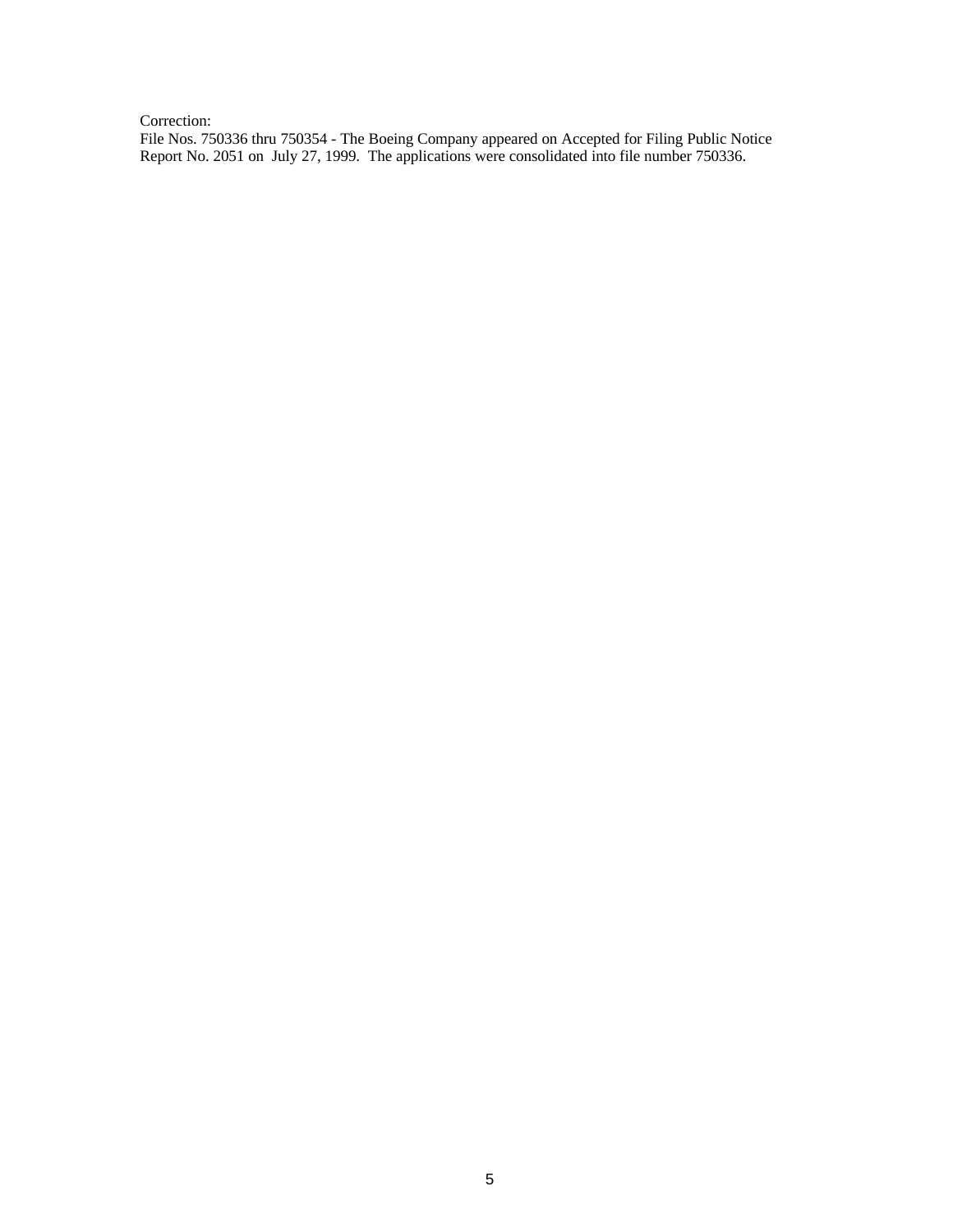### **Purpose Key:**

- AA Assignment of Authorization
- AM Amendment of AA or TC
- TC Transfer of Control

#### **Radio Service Key:**

- AA Aviation Auxiliary Group **MK** Alaska Group
- 
- 
- 
- 
- 
- 
- 
- 
- CE Digital Electronic Message Service QO Non-Nationwide Other, 220 MHz
- 
- 
- 
- 
- 
- CO Offshore Radiotelephone SB Ship Compulsory Equipped
- CR Rural Radiotelephone TB TV Microwave Booster
- CT Local Television Transmission Transmission Turry TI TV Intercity Relay
- CW PCS Broadband TN 39 GHz, Auctioned
- CZ Paging and Radiotelephone, Auctioned TP TV Pickup
- GA Public Safety/Spec Emerg, 896-901/935-940 MHz, Conv. TS TV Studio Transmitter Link
- GB Business, 806-821/851-866 MHz, Conventional TT TV Translator Relay
- GC 929-930 MHz Paging Systems, Auction Nation WA Microwave Aviation
- GF Public Safety Ntl Plan, 821-824/866-869 MHz, Conv. WM Microwave Marine
- GI Other Indust/Land Transp, 896-901/935-940 MHz, Conv. WR Microwave Radiolocation
- GO Other Indust/Land Transp, 806-821/851-866 MHz, Conv. WS Wireless Communications Service
- 
- 
- 
- GU Business, 896-901/935-940 MHz, Conventional YD SMR, 896-901/935-940 MHz, Auctioned
- 
- GX SMR, 806-821/851-866 MHz, Conventional YG Industrial/Business Pool, Trunked
- 
- 
- 
- LN 902-928 MHz Location Narrowband (Non-Multilateration) YS SMR, 896-901/935-940 MHz, Trunked
- LP Broadcast Auxiliary Low Power YU Business, 896-901/935-940 MHz,Trunked
- LS Location and Monitoring Service, Multilateration (LMS) YW Public Safety Pool, Trunked
- LW 902-928 MHz Location Wideband (Grandfathered AVM) YX SMR, 806-821/851-866 MHz, Trunked
- 
- 
- MG Microwave Industrial/Business Pool
- 
- AB Aural Microwave Booster **MR** Marine Radiolocation Land
- AC Aircraft MW Microwave Public Safety Pool
- AF Aeronautical and Fixed NC Nationwide Commercial 5 Channel, 220 MHz
- AI Aural Intercity Relay **PC** Public Coast Stations, Auctioned
- AR Aviation Radionavigation **PE** Digital Electronic Message Service Private
- AS Aural Studio Transmitter Link **PW** Public Safety Pool, Conventional
- CA Commercial Air-ground Radiotelephone QA 220-222 MHz Band Auction
- CB BETRS QD Non-Nationwide Data, 220 MHz
- CD Paging and Radiotelephone QM Non-Nationwide Public Safety/Mutual Aid, 220 MHz
	-
- CF Point to Point Microwave QT Non-Nationwide 5 Channel Trunked, 220 MHz
- CG Air-ground Radiotelephone **RP** Broadcast Auxiliary Remote Pickup
- CL Cellular **RR** Restricted
- CM Commercial CM Commercial CM Commercial CM Commercial CM RS Land Mobile Radiolocation
- CN PCS Narrowband CN SA Ship Recreational or Voluntarily Equipped
	-
	-
	-
	-
	-
	-
	-
	-
	-
	-
	-
- GP Public Safety/Spec Emerg, 806-821/851-866 MHz, Conv. YA Public Safety/Spec Emerg, 896-901/935-940 MHz, Trunked
- GR SMR, 896-901/935-940 MHz, Conventional YB Business, 806-821/851-866 MHz, Trunked
- GS Private Carrier Paging, 929-930 MHz YC SMR, 806-821/851-866 MHz, Trunked, Auctioned
	-
- GW General Wireless Communications Service YF Public Safety Ntl Plan, 821-824/866-869 MHz, Trunked
	-
- HA Amateur YI Other Indust/Land Transp. 896-901/935-940 MHz, Trunked
- IG Industrial/Business Pool, Conventional YO Other Indust/Land Transp. 806-821/851-866 MHz, Trunked
- LD Local Multipoint Distribution Service YP Public Safety/Spec Emerg, 806-821/851-866 MHz, Trunked
	-
	-
	-
	-
- MA Marine Auxiliary Group **Marine Auxiliary Group ZA General Mobile Radio (GMRS)**
- MC Coastal Group Contractive Video and Data Service